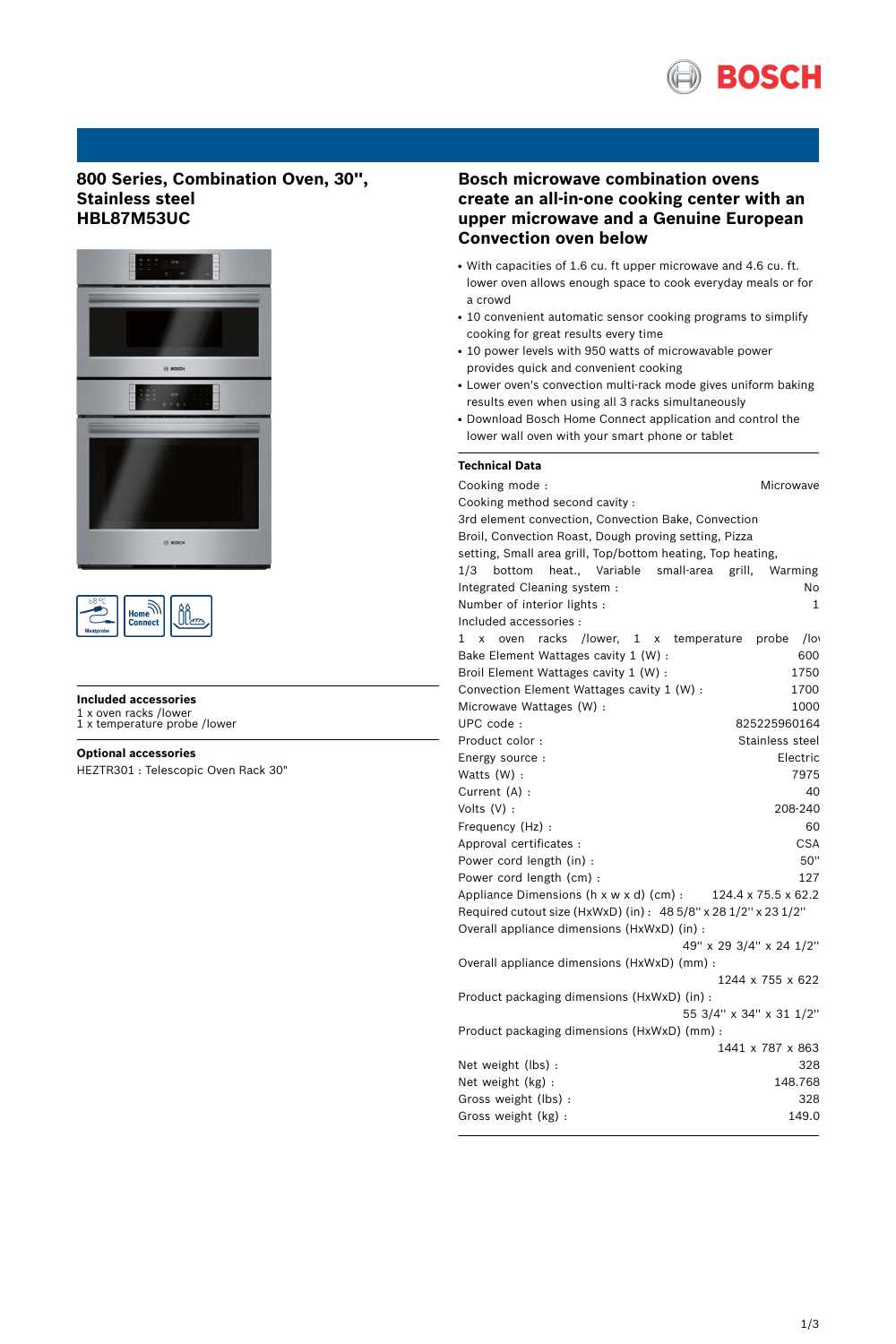

800 Series, Combination Oven, 30", **Stainless steel HBL87M53UC**

Bosch microwave combination ovens create an all-in-one cooking center with an upper microwave and a Genuine European **Convection oven below** 

#### **Design**

- Bosch wall ovens can be installed flush for a sleek timeless design, or proud for a more traditional look
- Touch control with SteelTouch™ buttons makes operating the oven easier
- Bosch wall ovens are compatible with most existing cutouts

#### **P e r f o r m a n c e**

- Lower oven's convection multi-rack mode gives uniform baking results even when using all 3 racks simultaneously
- Family or guests late to dinner? Keep food warm in the lower oven without overcooking until ready to serve by using the warm mode
- Lower oven's proof mode maintains a low temperature to proof yeast doughs for an even and faster rise compared to being left on the countertop
- Closed-door broiling prevents intense heat from escaping the lower oven - offering rich, even browning on tender cuts of meat and perfectly toasted casseroles
- Lower oven comes with 2 standard racks and 1 telescopic rack that gives easier accessibility for large or heavy dishes
- Dampened hinges softly guide the lower oven's QuietClose door shut. It's premium engineering that you'll appreciate each time you close your oven

### **Efficiency**

- Download Bosch Home Connect application and control the lower wall oven with your smart phone or tablet

### **Convenience**

- 1 light in the upper microwave and 2 lights in the lower oven gives visibility in the cavity so you can see the cooking progress
- Large oven window lets you monitor the cooking progress without opening the oven door to maintain a consistent oven temperature
- Keep your home safe by avoiding accidental or unsupervised use of your wall oven with the panel lock feature

### **Capacity**

- With capacities of 1.6 cu. ft upper microwave and 4.6 cu. ft. lower oven allows enough space to cook everyday meals or for a c r o w d